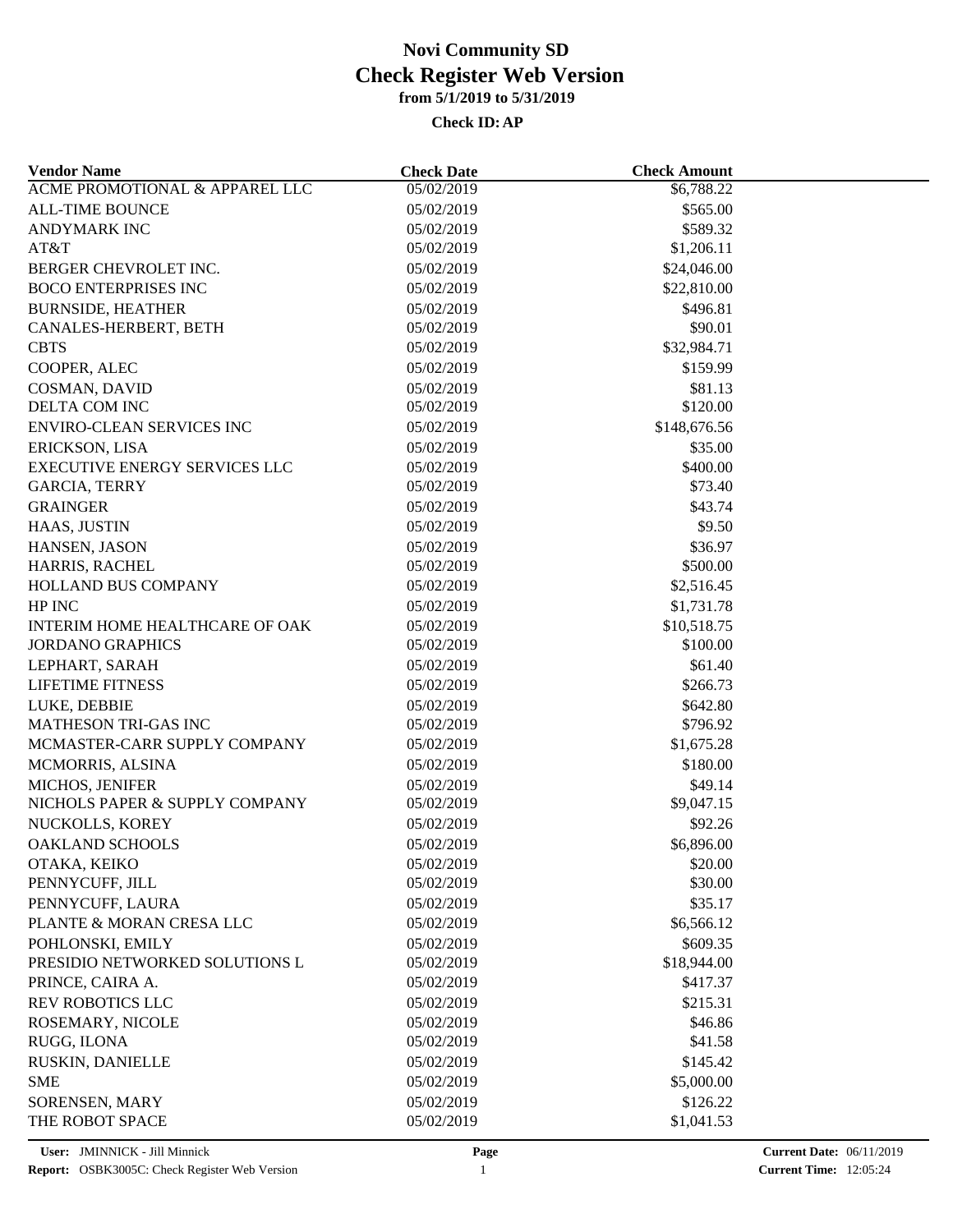| <b>Vendor Name</b>                              | <b>Check Date</b>        | <b>Check Amount</b> |  |
|-------------------------------------------------|--------------------------|---------------------|--|
| TIMMER, THOMAS                                  | 05/02/2019               | \$306.73            |  |
| TMP ARCHITECTURE INC                            | 05/02/2019               | \$5,478.40          |  |
| TOTAL PERFORMANCE TRAINING CEN                  | 05/02/2019               | \$1,018.00          |  |
| TRAINOR, LISA                                   | 05/02/2019               | \$185.50            |  |
| TRINITY INC                                     | 05/02/2019               | \$3,300.00          |  |
| TURCHI, MARY                                    | 05/02/2019               | \$141.51            |  |
| UNITED STATES POST OFFICE                       | 05/02/2019               | \$10,000.00         |  |
| <b>VESCO OIL CORPORATION</b>                    | 05/02/2019               | \$112.25            |  |
| <b>VEX ROBOTICS INC</b>                         | 05/02/2019               | \$302.49            |  |
| WALTHALL, CLAIRE                                | 05/02/2019               | \$965.35            |  |
| WANDEL, COLLEEN                                 | 05/02/2019               | \$207.15            |  |
| WATERFORD KETTERING HIGH SCHOO                  | 05/02/2019               | \$225.00            |  |
| WELLOCK, TRISHA                                 | 05/02/2019               | \$159.88            |  |
| ZEBROWSKI, LANA                                 | 05/02/2019               | \$88.47             |  |
| ZELLMAN, TIFFANY                                | 05/02/2019               | \$461.71            |  |
| ABEL, MARCI                                     | 05/07/2019               | \$55.94             |  |
| <b>AKCASU, AUDREY</b>                           | 05/07/2019               | \$72.22             |  |
| <b>ALLIED INC</b>                               | 05/07/2019               | \$285.40            |  |
| ALSPAUGH, ANDREA                                | 05/07/2019               | \$38.95             |  |
| <b>APPLE INC</b>                                | 05/07/2019               | \$67,288.00         |  |
| <b>BARR, JENNIFER</b>                           | 05/07/2019               | \$1,621.33          |  |
| <b>BHUVA, NAINI</b>                             | 05/07/2019               | \$210.00            |  |
|                                                 |                          |                     |  |
| <b>BURRY, ASHLEIGH</b><br><b>CARTER, NICOLE</b> | 05/07/2019<br>05/07/2019 | \$56.24<br>\$128.64 |  |
| CASCIO - INTERSTATE MUSIC INC.                  | 05/07/2019               | \$1,529.80          |  |
|                                                 |                          |                     |  |
| CITY OF NOVI TREASURER'S OFFIC                  | 05/07/2019               | \$1,156.64          |  |
| <b>CLASSROOM ANTICS</b>                         | 05/07/2019               | \$1,125.00          |  |
| COATES, MERIDETH                                | 05/07/2019               | \$50.32             |  |
| DEAF COMMUNITY ADVOCACY NETWOR                  | 05/07/2019               | \$235.00            |  |
| DIAL, JEANNE                                    | 05/07/2019               | \$62.50             |  |
| <b>DTE ENERGY</b>                               | 05/07/2019               | \$155.23            |  |
| <b>ENVIRO-CLEAN SERVICES INC</b>                | 05/07/2019               | \$7,631.26          |  |
| <b>EVANS, KELLY</b>                             | 05/07/2019               | \$25.93             |  |
| <b>EVER KOLD REFRIGERATION</b>                  | 05/07/2019               | \$2,319.00          |  |
| FARRIS, CATHERINE M.                            | 05/07/2019               | \$304.00            |  |
| FENCHEL, LISA                                   | 05/07/2019               | \$112.50            |  |
| <b>FOUNDATIONS OF CREATIVE VISION</b>           | 05/07/2019               | \$969.00            |  |
| <b>GRAY, KAITLIN</b>                            | 05/07/2019               | \$496.04            |  |
| <b>GREAT LAKES FURNITURE SUPPLY I</b>           | 05/07/2019               | \$2,620.00          |  |
| <b>GRIESINGER, SHERRY</b>                       | 05/07/2019               | \$72.18             |  |
| GRUNDSTROM, JENNA                               | 05/07/2019               | \$48.88             |  |
| <b>HARRINGTON, SUE</b>                          | 05/07/2019               | \$112.21            |  |
| HIRSHFIELD, LAURA JANINE                        | 05/07/2019               | \$1,019.95          |  |
| HOWELL HIGH SCHOOL                              | 05/07/2019               | \$150.00            |  |
| ICHIHARA, RYOTA                                 | 05/07/2019               | \$125.00            |  |
| <b>JOHN'S SANITATION INC</b>                    | 05/07/2019               | \$371.00            |  |
| <b>JORDAN, CHRISTOPHER</b>                      | 05/07/2019               | \$918.45            |  |
| KATHERINE'S CATERING & SPECIAL                  | 05/07/2019               | \$598.58            |  |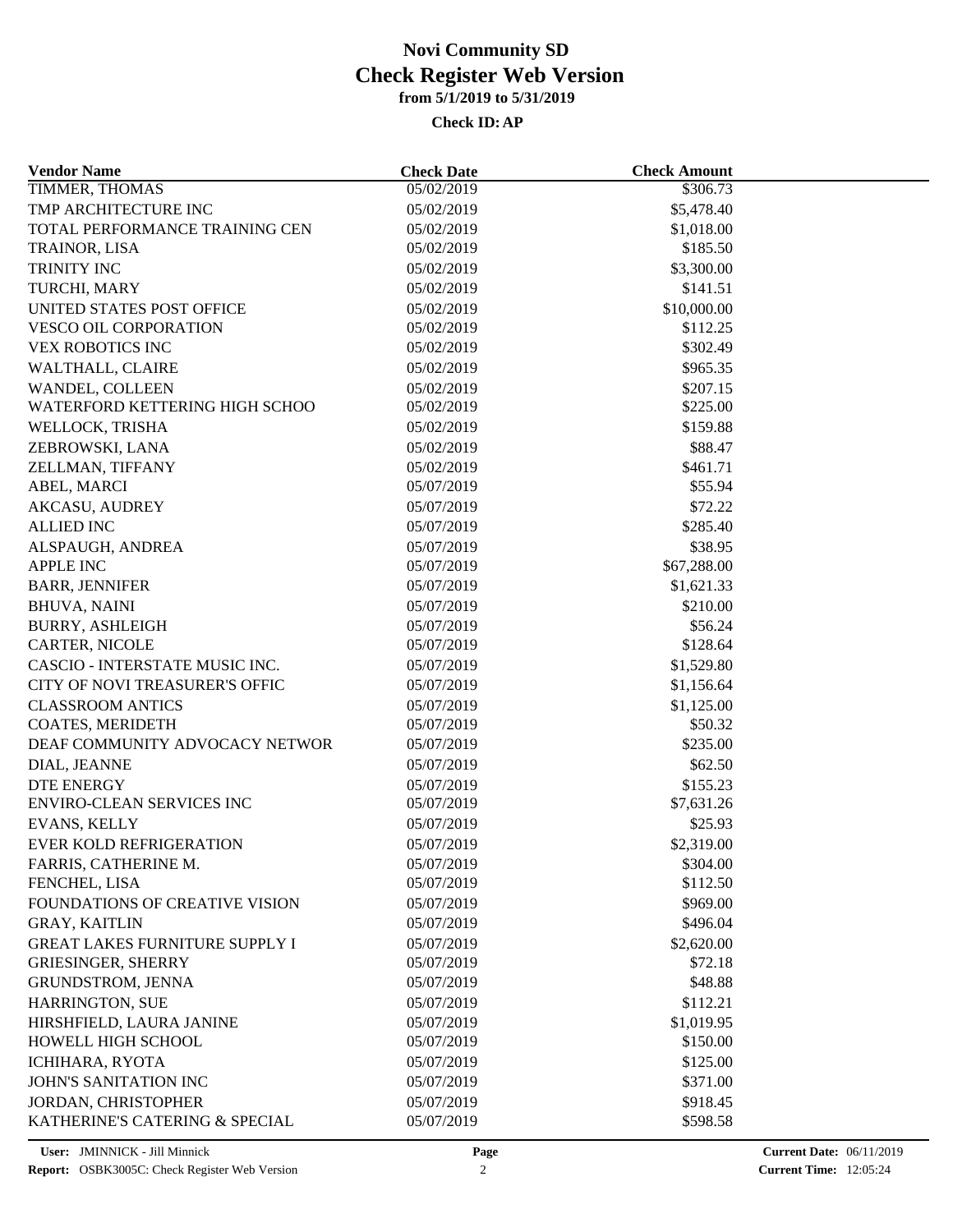| <b>KWASNIEWICZ, SUZANNE</b><br>\$110.95<br>05/07/2019<br>\$71.17<br>05/07/2019<br>05/07/2019<br>\$100.00<br>05/07/2019<br>\$324.00<br>\$70.33<br>05/07/2019<br>05/07/2019<br>\$136.43<br>MCMORRIS, ALSINA<br>05/07/2019<br>\$45.00<br>MENA, WILLIAM J.<br>05/07/2019<br>\$1,040.75<br>05/07/2019<br>\$200.00<br>MICHIGAN INTERSCHOLASTIC FOREN<br>\$154.00<br>05/07/2019<br>MILLINGTON COMMUNITY SCHOOLS<br>05/07/2019<br>\$100.00<br>\$20.49<br>MOLLSEN, KELLY<br>05/07/2019<br><b>MOSS, DARCIE</b><br>05/07/2019<br>\$179.88<br>NAGY, RONALD RICHARD<br>05/07/2019<br>\$75.00<br>OAKLAND COUNTY COMMUNITY & ADU<br>05/07/2019<br>\$35.00<br><b>OAKLAND SCHOOLS</b><br>05/07/2019<br>\$3,480.00<br>ORR, HEYDIE<br>\$23.46<br>05/07/2019<br>PENDOCK, DAVID<br>05/07/2019<br>\$440.00<br>PETTY CASH-ALEXANDER OFILI OR<br>05/07/2019<br>\$149.57<br>PRESIDIO NETWORKED SOLUTIONS L<br>05/07/2019<br>\$61,522.00<br>REGOLI, D. MAI THI<br>05/07/2019<br>\$913.99<br><b>RELIABLE DELIVERY</b><br>05/07/2019<br>\$1,500.00<br>RINGOLD, CHERYL<br>05/07/2019<br>\$203.33<br>\$500.00<br>RYBA, JACOB<br>05/07/2019<br>SAFEWAY SHREDDING LLC<br>\$60.00<br>05/07/2019<br>SCHOOL SPECIALTY INC<br>\$616.32<br>05/07/2019<br>05/07/2019<br>\$1,675.00<br><b>SME</b><br>STAFFORD MEDIA SOLUTIONS INC<br>\$160.00<br>05/07/2019<br><b>SUCH A VOICE LLC</b><br>05/07/2019<br>\$140.00<br>SURE RIDE TRANSPORATION LLC<br>05/07/2019<br>\$1,350.00<br>05/07/2019<br>\$170.00<br>TANKS, EVELYN<br>THE MONTEREY COMPANY<br>05/07/2019<br>\$1,260.00<br>THRUN LAW FIRM P.C.<br>05/07/2019<br>\$2,594.50<br><b>TOBINS LAKE STUDIOS</b><br>\$382.96<br>05/07/2019<br>\$255.44<br>TRAFFIC & SAFETY CONTROL SYSTE<br>05/07/2019<br>TW SHIRTS<br>05/07/2019<br>\$628.00<br>\$1,875.97<br>US GAMES (DIVISION OF BSN SPOR<br>05/07/2019<br>VOGELGESANG, LORI<br>05/07/2019<br>\$54.42<br>05/07/2019<br>\$43,944.40<br>05/07/2019<br>\$375.00<br>\$61.08<br>05/07/2019<br>\$74.58<br>05/07/2019<br>05/09/2019<br>\$68.90<br>\$96.88<br>05/09/2019<br>\$52.99<br>05/09/2019<br>05/09/2019<br>\$75.00<br>05/09/2019<br>\$150.00<br>05/09/2019<br>\$61.08 | <b>Vendor Name</b>             | <b>Check Date</b> | <b>Check Amount</b> |  |
|-------------------------------------------------------------------------------------------------------------------------------------------------------------------------------------------------------------------------------------------------------------------------------------------------------------------------------------------------------------------------------------------------------------------------------------------------------------------------------------------------------------------------------------------------------------------------------------------------------------------------------------------------------------------------------------------------------------------------------------------------------------------------------------------------------------------------------------------------------------------------------------------------------------------------------------------------------------------------------------------------------------------------------------------------------------------------------------------------------------------------------------------------------------------------------------------------------------------------------------------------------------------------------------------------------------------------------------------------------------------------------------------------------------------------------------------------------------------------------------------------------------------------------------------------------------------------------------------------------------------------------------------------------------------------------------------------------------------------------------------------------------------------------------------------------------------------------------------------------------------------------------------------------------------------------------------------------------------------------------------------------------------------------------------------------------------------------------------------------------------------------|--------------------------------|-------------------|---------------------|--|
|                                                                                                                                                                                                                                                                                                                                                                                                                                                                                                                                                                                                                                                                                                                                                                                                                                                                                                                                                                                                                                                                                                                                                                                                                                                                                                                                                                                                                                                                                                                                                                                                                                                                                                                                                                                                                                                                                                                                                                                                                                                                                                                               |                                |                   |                     |  |
|                                                                                                                                                                                                                                                                                                                                                                                                                                                                                                                                                                                                                                                                                                                                                                                                                                                                                                                                                                                                                                                                                                                                                                                                                                                                                                                                                                                                                                                                                                                                                                                                                                                                                                                                                                                                                                                                                                                                                                                                                                                                                                                               | LAPORTE, LISA                  |                   |                     |  |
|                                                                                                                                                                                                                                                                                                                                                                                                                                                                                                                                                                                                                                                                                                                                                                                                                                                                                                                                                                                                                                                                                                                                                                                                                                                                                                                                                                                                                                                                                                                                                                                                                                                                                                                                                                                                                                                                                                                                                                                                                                                                                                                               | LEARFIELD LICENSING PARTNERS L |                   |                     |  |
|                                                                                                                                                                                                                                                                                                                                                                                                                                                                                                                                                                                                                                                                                                                                                                                                                                                                                                                                                                                                                                                                                                                                                                                                                                                                                                                                                                                                                                                                                                                                                                                                                                                                                                                                                                                                                                                                                                                                                                                                                                                                                                                               | LEISURE UNLIMITED LLC          |                   |                     |  |
|                                                                                                                                                                                                                                                                                                                                                                                                                                                                                                                                                                                                                                                                                                                                                                                                                                                                                                                                                                                                                                                                                                                                                                                                                                                                                                                                                                                                                                                                                                                                                                                                                                                                                                                                                                                                                                                                                                                                                                                                                                                                                                                               | MCDONALD, CARRI                |                   |                     |  |
|                                                                                                                                                                                                                                                                                                                                                                                                                                                                                                                                                                                                                                                                                                                                                                                                                                                                                                                                                                                                                                                                                                                                                                                                                                                                                                                                                                                                                                                                                                                                                                                                                                                                                                                                                                                                                                                                                                                                                                                                                                                                                                                               | MCKAIG, HEATHER                |                   |                     |  |
|                                                                                                                                                                                                                                                                                                                                                                                                                                                                                                                                                                                                                                                                                                                                                                                                                                                                                                                                                                                                                                                                                                                                                                                                                                                                                                                                                                                                                                                                                                                                                                                                                                                                                                                                                                                                                                                                                                                                                                                                                                                                                                                               |                                |                   |                     |  |
|                                                                                                                                                                                                                                                                                                                                                                                                                                                                                                                                                                                                                                                                                                                                                                                                                                                                                                                                                                                                                                                                                                                                                                                                                                                                                                                                                                                                                                                                                                                                                                                                                                                                                                                                                                                                                                                                                                                                                                                                                                                                                                                               |                                |                   |                     |  |
|                                                                                                                                                                                                                                                                                                                                                                                                                                                                                                                                                                                                                                                                                                                                                                                                                                                                                                                                                                                                                                                                                                                                                                                                                                                                                                                                                                                                                                                                                                                                                                                                                                                                                                                                                                                                                                                                                                                                                                                                                                                                                                                               | MICHIGAN HEALTH COUNCIL        |                   |                     |  |
|                                                                                                                                                                                                                                                                                                                                                                                                                                                                                                                                                                                                                                                                                                                                                                                                                                                                                                                                                                                                                                                                                                                                                                                                                                                                                                                                                                                                                                                                                                                                                                                                                                                                                                                                                                                                                                                                                                                                                                                                                                                                                                                               |                                |                   |                     |  |
|                                                                                                                                                                                                                                                                                                                                                                                                                                                                                                                                                                                                                                                                                                                                                                                                                                                                                                                                                                                                                                                                                                                                                                                                                                                                                                                                                                                                                                                                                                                                                                                                                                                                                                                                                                                                                                                                                                                                                                                                                                                                                                                               |                                |                   |                     |  |
|                                                                                                                                                                                                                                                                                                                                                                                                                                                                                                                                                                                                                                                                                                                                                                                                                                                                                                                                                                                                                                                                                                                                                                                                                                                                                                                                                                                                                                                                                                                                                                                                                                                                                                                                                                                                                                                                                                                                                                                                                                                                                                                               |                                |                   |                     |  |
|                                                                                                                                                                                                                                                                                                                                                                                                                                                                                                                                                                                                                                                                                                                                                                                                                                                                                                                                                                                                                                                                                                                                                                                                                                                                                                                                                                                                                                                                                                                                                                                                                                                                                                                                                                                                                                                                                                                                                                                                                                                                                                                               |                                |                   |                     |  |
|                                                                                                                                                                                                                                                                                                                                                                                                                                                                                                                                                                                                                                                                                                                                                                                                                                                                                                                                                                                                                                                                                                                                                                                                                                                                                                                                                                                                                                                                                                                                                                                                                                                                                                                                                                                                                                                                                                                                                                                                                                                                                                                               |                                |                   |                     |  |
|                                                                                                                                                                                                                                                                                                                                                                                                                                                                                                                                                                                                                                                                                                                                                                                                                                                                                                                                                                                                                                                                                                                                                                                                                                                                                                                                                                                                                                                                                                                                                                                                                                                                                                                                                                                                                                                                                                                                                                                                                                                                                                                               |                                |                   |                     |  |
|                                                                                                                                                                                                                                                                                                                                                                                                                                                                                                                                                                                                                                                                                                                                                                                                                                                                                                                                                                                                                                                                                                                                                                                                                                                                                                                                                                                                                                                                                                                                                                                                                                                                                                                                                                                                                                                                                                                                                                                                                                                                                                                               |                                |                   |                     |  |
|                                                                                                                                                                                                                                                                                                                                                                                                                                                                                                                                                                                                                                                                                                                                                                                                                                                                                                                                                                                                                                                                                                                                                                                                                                                                                                                                                                                                                                                                                                                                                                                                                                                                                                                                                                                                                                                                                                                                                                                                                                                                                                                               |                                |                   |                     |  |
|                                                                                                                                                                                                                                                                                                                                                                                                                                                                                                                                                                                                                                                                                                                                                                                                                                                                                                                                                                                                                                                                                                                                                                                                                                                                                                                                                                                                                                                                                                                                                                                                                                                                                                                                                                                                                                                                                                                                                                                                                                                                                                                               |                                |                   |                     |  |
|                                                                                                                                                                                                                                                                                                                                                                                                                                                                                                                                                                                                                                                                                                                                                                                                                                                                                                                                                                                                                                                                                                                                                                                                                                                                                                                                                                                                                                                                                                                                                                                                                                                                                                                                                                                                                                                                                                                                                                                                                                                                                                                               |                                |                   |                     |  |
|                                                                                                                                                                                                                                                                                                                                                                                                                                                                                                                                                                                                                                                                                                                                                                                                                                                                                                                                                                                                                                                                                                                                                                                                                                                                                                                                                                                                                                                                                                                                                                                                                                                                                                                                                                                                                                                                                                                                                                                                                                                                                                                               |                                |                   |                     |  |
|                                                                                                                                                                                                                                                                                                                                                                                                                                                                                                                                                                                                                                                                                                                                                                                                                                                                                                                                                                                                                                                                                                                                                                                                                                                                                                                                                                                                                                                                                                                                                                                                                                                                                                                                                                                                                                                                                                                                                                                                                                                                                                                               |                                |                   |                     |  |
|                                                                                                                                                                                                                                                                                                                                                                                                                                                                                                                                                                                                                                                                                                                                                                                                                                                                                                                                                                                                                                                                                                                                                                                                                                                                                                                                                                                                                                                                                                                                                                                                                                                                                                                                                                                                                                                                                                                                                                                                                                                                                                                               |                                |                   |                     |  |
|                                                                                                                                                                                                                                                                                                                                                                                                                                                                                                                                                                                                                                                                                                                                                                                                                                                                                                                                                                                                                                                                                                                                                                                                                                                                                                                                                                                                                                                                                                                                                                                                                                                                                                                                                                                                                                                                                                                                                                                                                                                                                                                               |                                |                   |                     |  |
|                                                                                                                                                                                                                                                                                                                                                                                                                                                                                                                                                                                                                                                                                                                                                                                                                                                                                                                                                                                                                                                                                                                                                                                                                                                                                                                                                                                                                                                                                                                                                                                                                                                                                                                                                                                                                                                                                                                                                                                                                                                                                                                               |                                |                   |                     |  |
|                                                                                                                                                                                                                                                                                                                                                                                                                                                                                                                                                                                                                                                                                                                                                                                                                                                                                                                                                                                                                                                                                                                                                                                                                                                                                                                                                                                                                                                                                                                                                                                                                                                                                                                                                                                                                                                                                                                                                                                                                                                                                                                               |                                |                   |                     |  |
|                                                                                                                                                                                                                                                                                                                                                                                                                                                                                                                                                                                                                                                                                                                                                                                                                                                                                                                                                                                                                                                                                                                                                                                                                                                                                                                                                                                                                                                                                                                                                                                                                                                                                                                                                                                                                                                                                                                                                                                                                                                                                                                               |                                |                   |                     |  |
|                                                                                                                                                                                                                                                                                                                                                                                                                                                                                                                                                                                                                                                                                                                                                                                                                                                                                                                                                                                                                                                                                                                                                                                                                                                                                                                                                                                                                                                                                                                                                                                                                                                                                                                                                                                                                                                                                                                                                                                                                                                                                                                               |                                |                   |                     |  |
|                                                                                                                                                                                                                                                                                                                                                                                                                                                                                                                                                                                                                                                                                                                                                                                                                                                                                                                                                                                                                                                                                                                                                                                                                                                                                                                                                                                                                                                                                                                                                                                                                                                                                                                                                                                                                                                                                                                                                                                                                                                                                                                               |                                |                   |                     |  |
|                                                                                                                                                                                                                                                                                                                                                                                                                                                                                                                                                                                                                                                                                                                                                                                                                                                                                                                                                                                                                                                                                                                                                                                                                                                                                                                                                                                                                                                                                                                                                                                                                                                                                                                                                                                                                                                                                                                                                                                                                                                                                                                               |                                |                   |                     |  |
|                                                                                                                                                                                                                                                                                                                                                                                                                                                                                                                                                                                                                                                                                                                                                                                                                                                                                                                                                                                                                                                                                                                                                                                                                                                                                                                                                                                                                                                                                                                                                                                                                                                                                                                                                                                                                                                                                                                                                                                                                                                                                                                               |                                |                   |                     |  |
|                                                                                                                                                                                                                                                                                                                                                                                                                                                                                                                                                                                                                                                                                                                                                                                                                                                                                                                                                                                                                                                                                                                                                                                                                                                                                                                                                                                                                                                                                                                                                                                                                                                                                                                                                                                                                                                                                                                                                                                                                                                                                                                               |                                |                   |                     |  |
|                                                                                                                                                                                                                                                                                                                                                                                                                                                                                                                                                                                                                                                                                                                                                                                                                                                                                                                                                                                                                                                                                                                                                                                                                                                                                                                                                                                                                                                                                                                                                                                                                                                                                                                                                                                                                                                                                                                                                                                                                                                                                                                               |                                |                   |                     |  |
|                                                                                                                                                                                                                                                                                                                                                                                                                                                                                                                                                                                                                                                                                                                                                                                                                                                                                                                                                                                                                                                                                                                                                                                                                                                                                                                                                                                                                                                                                                                                                                                                                                                                                                                                                                                                                                                                                                                                                                                                                                                                                                                               |                                |                   |                     |  |
|                                                                                                                                                                                                                                                                                                                                                                                                                                                                                                                                                                                                                                                                                                                                                                                                                                                                                                                                                                                                                                                                                                                                                                                                                                                                                                                                                                                                                                                                                                                                                                                                                                                                                                                                                                                                                                                                                                                                                                                                                                                                                                                               |                                |                   |                     |  |
|                                                                                                                                                                                                                                                                                                                                                                                                                                                                                                                                                                                                                                                                                                                                                                                                                                                                                                                                                                                                                                                                                                                                                                                                                                                                                                                                                                                                                                                                                                                                                                                                                                                                                                                                                                                                                                                                                                                                                                                                                                                                                                                               |                                |                   |                     |  |
|                                                                                                                                                                                                                                                                                                                                                                                                                                                                                                                                                                                                                                                                                                                                                                                                                                                                                                                                                                                                                                                                                                                                                                                                                                                                                                                                                                                                                                                                                                                                                                                                                                                                                                                                                                                                                                                                                                                                                                                                                                                                                                                               |                                |                   |                     |  |
|                                                                                                                                                                                                                                                                                                                                                                                                                                                                                                                                                                                                                                                                                                                                                                                                                                                                                                                                                                                                                                                                                                                                                                                                                                                                                                                                                                                                                                                                                                                                                                                                                                                                                                                                                                                                                                                                                                                                                                                                                                                                                                                               |                                |                   |                     |  |
|                                                                                                                                                                                                                                                                                                                                                                                                                                                                                                                                                                                                                                                                                                                                                                                                                                                                                                                                                                                                                                                                                                                                                                                                                                                                                                                                                                                                                                                                                                                                                                                                                                                                                                                                                                                                                                                                                                                                                                                                                                                                                                                               |                                |                   |                     |  |
|                                                                                                                                                                                                                                                                                                                                                                                                                                                                                                                                                                                                                                                                                                                                                                                                                                                                                                                                                                                                                                                                                                                                                                                                                                                                                                                                                                                                                                                                                                                                                                                                                                                                                                                                                                                                                                                                                                                                                                                                                                                                                                                               |                                |                   |                     |  |
|                                                                                                                                                                                                                                                                                                                                                                                                                                                                                                                                                                                                                                                                                                                                                                                                                                                                                                                                                                                                                                                                                                                                                                                                                                                                                                                                                                                                                                                                                                                                                                                                                                                                                                                                                                                                                                                                                                                                                                                                                                                                                                                               | <b>WASHINGTON MUSIC CENTER</b> |                   |                     |  |
|                                                                                                                                                                                                                                                                                                                                                                                                                                                                                                                                                                                                                                                                                                                                                                                                                                                                                                                                                                                                                                                                                                                                                                                                                                                                                                                                                                                                                                                                                                                                                                                                                                                                                                                                                                                                                                                                                                                                                                                                                                                                                                                               | <b>WAYNE RESA</b>              |                   |                     |  |
|                                                                                                                                                                                                                                                                                                                                                                                                                                                                                                                                                                                                                                                                                                                                                                                                                                                                                                                                                                                                                                                                                                                                                                                                                                                                                                                                                                                                                                                                                                                                                                                                                                                                                                                                                                                                                                                                                                                                                                                                                                                                                                                               | WILKINS, RENEE                 |                   |                     |  |
|                                                                                                                                                                                                                                                                                                                                                                                                                                                                                                                                                                                                                                                                                                                                                                                                                                                                                                                                                                                                                                                                                                                                                                                                                                                                                                                                                                                                                                                                                                                                                                                                                                                                                                                                                                                                                                                                                                                                                                                                                                                                                                                               | ZIEGLER, MICHAEL               |                   |                     |  |
|                                                                                                                                                                                                                                                                                                                                                                                                                                                                                                                                                                                                                                                                                                                                                                                                                                                                                                                                                                                                                                                                                                                                                                                                                                                                                                                                                                                                                                                                                                                                                                                                                                                                                                                                                                                                                                                                                                                                                                                                                                                                                                                               | ABDALLAH, JESSICA LYNN         |                   |                     |  |
|                                                                                                                                                                                                                                                                                                                                                                                                                                                                                                                                                                                                                                                                                                                                                                                                                                                                                                                                                                                                                                                                                                                                                                                                                                                                                                                                                                                                                                                                                                                                                                                                                                                                                                                                                                                                                                                                                                                                                                                                                                                                                                                               | <b>BEDFORD, JULIE</b>          |                   |                     |  |
|                                                                                                                                                                                                                                                                                                                                                                                                                                                                                                                                                                                                                                                                                                                                                                                                                                                                                                                                                                                                                                                                                                                                                                                                                                                                                                                                                                                                                                                                                                                                                                                                                                                                                                                                                                                                                                                                                                                                                                                                                                                                                                                               | <b>BELANGER, DAVID</b>         |                   |                     |  |
|                                                                                                                                                                                                                                                                                                                                                                                                                                                                                                                                                                                                                                                                                                                                                                                                                                                                                                                                                                                                                                                                                                                                                                                                                                                                                                                                                                                                                                                                                                                                                                                                                                                                                                                                                                                                                                                                                                                                                                                                                                                                                                                               | BOYD, GAIL A.                  |                   |                     |  |
|                                                                                                                                                                                                                                                                                                                                                                                                                                                                                                                                                                                                                                                                                                                                                                                                                                                                                                                                                                                                                                                                                                                                                                                                                                                                                                                                                                                                                                                                                                                                                                                                                                                                                                                                                                                                                                                                                                                                                                                                                                                                                                                               | BROWN, MARY C.                 |                   |                     |  |
|                                                                                                                                                                                                                                                                                                                                                                                                                                                                                                                                                                                                                                                                                                                                                                                                                                                                                                                                                                                                                                                                                                                                                                                                                                                                                                                                                                                                                                                                                                                                                                                                                                                                                                                                                                                                                                                                                                                                                                                                                                                                                                                               | <b>BURNSIDE, HEATHER</b>       |                   |                     |  |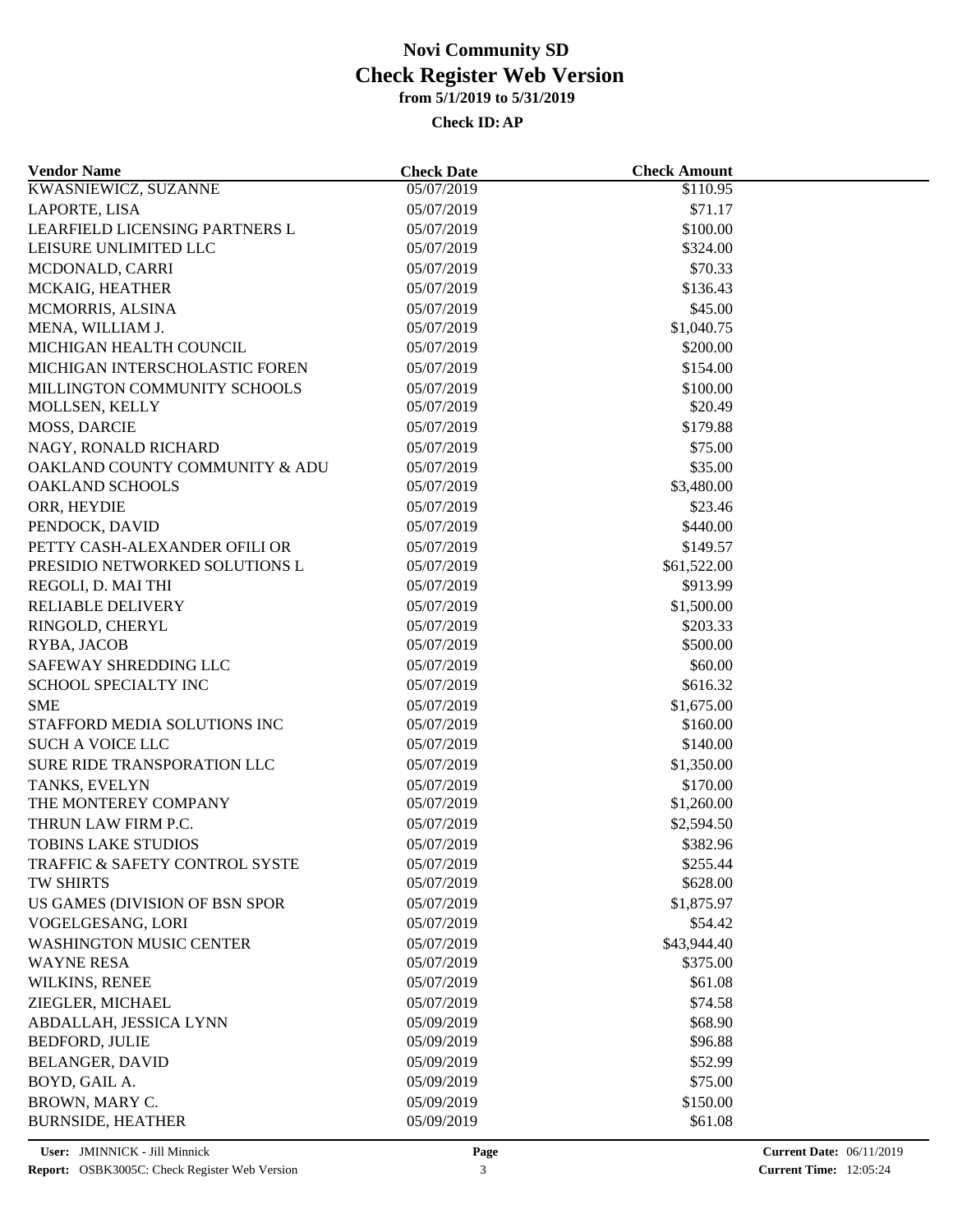| <b>Vendor Name</b>                | <b>Check Date</b>        | <b>Check Amount</b> |  |
|-----------------------------------|--------------------------|---------------------|--|
| <b>CHARTWELLS DINING SERVICES</b> | 05/09/2019               | \$154,244.30        |  |
| <b>CINTAS CORPORATION #31</b>     | 05/09/2019               | \$156.93            |  |
| <b>CORRION, KRISTIN</b>           | 05/09/2019               | \$145.46            |  |
| <b>CUMMINS BRIDGEWAY LLC</b>      | 05/09/2019               | \$537.22            |  |
| DECHART, MARILEE                  | 05/09/2019               | \$1,180.73          |  |
| DIRECT ENERGY BUSINESS INC        | 05/09/2019               | \$55,992.04         |  |
| DRAGOO, MICHAEL                   | 05/09/2019               | \$176.42            |  |
| DUTHIE, KAREN                     | 05/09/2019               | \$102.24            |  |
| EDF ENERGY SERVICES LLC           | 05/09/2019               | \$19,683.79         |  |
| <b>ENVIRO-CLEAN SERVICES INC</b>  | 05/09/2019               | \$2,300.10          |  |
| <b>EVER KOLD REFRIGERATION</b>    | 05/09/2019               | \$929.00            |  |
| <b>GRADUATE SERVICE DETROIT</b>   | 05/09/2019               | \$2,196.75          |  |
| GRIMM, CARY                       | 05/09/2019               | \$15.94             |  |
| HARRISON, JESSE                   | 05/09/2019               | \$12.95             |  |
| HOLLAND BUS COMPANY               | 05/09/2019               | \$758.11            |  |
| <b>JONES, LAURIE</b>              | 05/09/2019               | \$36.56             |  |
| <b>JOSTENS INC</b>                | 05/09/2019               | \$49.00             |  |
| <b>JOSTENS INC</b>                | 05/09/2019               | \$212.68            |  |
| KASSAB, KELSEY                    | 05/09/2019               | \$109.95            |  |
| KELP, WILLIAM                     | 05/09/2019               | \$112.86            |  |
| KOZLOWSKI, KIMBERLY               | 05/09/2019               | \$34.98             |  |
| <b>M-2 AUTO PARTS INC</b>         | 05/09/2019               | \$16.38             |  |
| <b>MARSHALL MUSIC</b>             | 05/09/2019               | \$406.00            |  |
| MCKAIG, HEATHER                   | 05/09/2019               | \$3,120.31          |  |
| MCKONE, KRISTINA                  | 05/09/2019               | \$142.70            |  |
| MCMORRIS, ALSINA                  | 05/09/2019               | \$225.00            |  |
| <b>MERCER, RACHEL</b>             | 05/09/2019               | \$142.00            |  |
| MILLER, KAREN LYNN                | 05/09/2019               | \$50.00             |  |
| MOERMAN, JANE                     | 05/09/2019               | \$82.83             |  |
| NARAHARISETTY, SWATHI             | 05/09/2019               | \$42.60             |  |
| NXTEC USA LLC                     | 05/09/2019               | \$100.00            |  |
| <b>OAKLAND SCHOOLS</b>            | 05/09/2019               | \$150.00            |  |
| PLANTERRA CORPORATION             | 05/09/2019               | \$295.03            |  |
| PORTAGE CENTRAL HIGH SCHOOL       | 05/09/2019               | \$225.00            |  |
| PROVIDENCE OCCUPATIONAL HEALTH    | 05/09/2019               | \$124.00            |  |
| RUTHERFORD, JOHN WARREN           | 05/09/2019               | \$50.00             |  |
| <b>SCAVO, PHILLIP</b>             | 05/09/2019               | \$220.64            |  |
| <b>SCIENCE ALIVE</b>              | 05/09/2019               | \$755.00            |  |
| SIKAITIS, JODIE                   |                          |                     |  |
| SORENSEN, MARY                    | 05/09/2019<br>05/09/2019 | \$71.91<br>\$119.70 |  |
| TANNER, STACY                     | 05/09/2019               | \$25.52             |  |
|                                   |                          |                     |  |
| <b>TEAM SPORTS INC</b>            | 05/09/2019               | \$699.00            |  |
| <b>UDUPA, ANU</b>                 | 05/09/2019               | \$400.00            |  |
| ULTZ, CRYSTAL                     | 05/09/2019               | \$104.99            |  |
| UNITY SCHOOL BUS PARTS INC        | 05/09/2019               | \$386.35            |  |
| <b>VERITIV OPERATING COMPANY</b>  | 05/09/2019               | \$2,512.00          |  |
| <b>VIRTUAL VRI</b>                | 05/09/2019               | \$62.00             |  |
| WHEAT, MEAGHAN                    | 05/09/2019               | \$243.50            |  |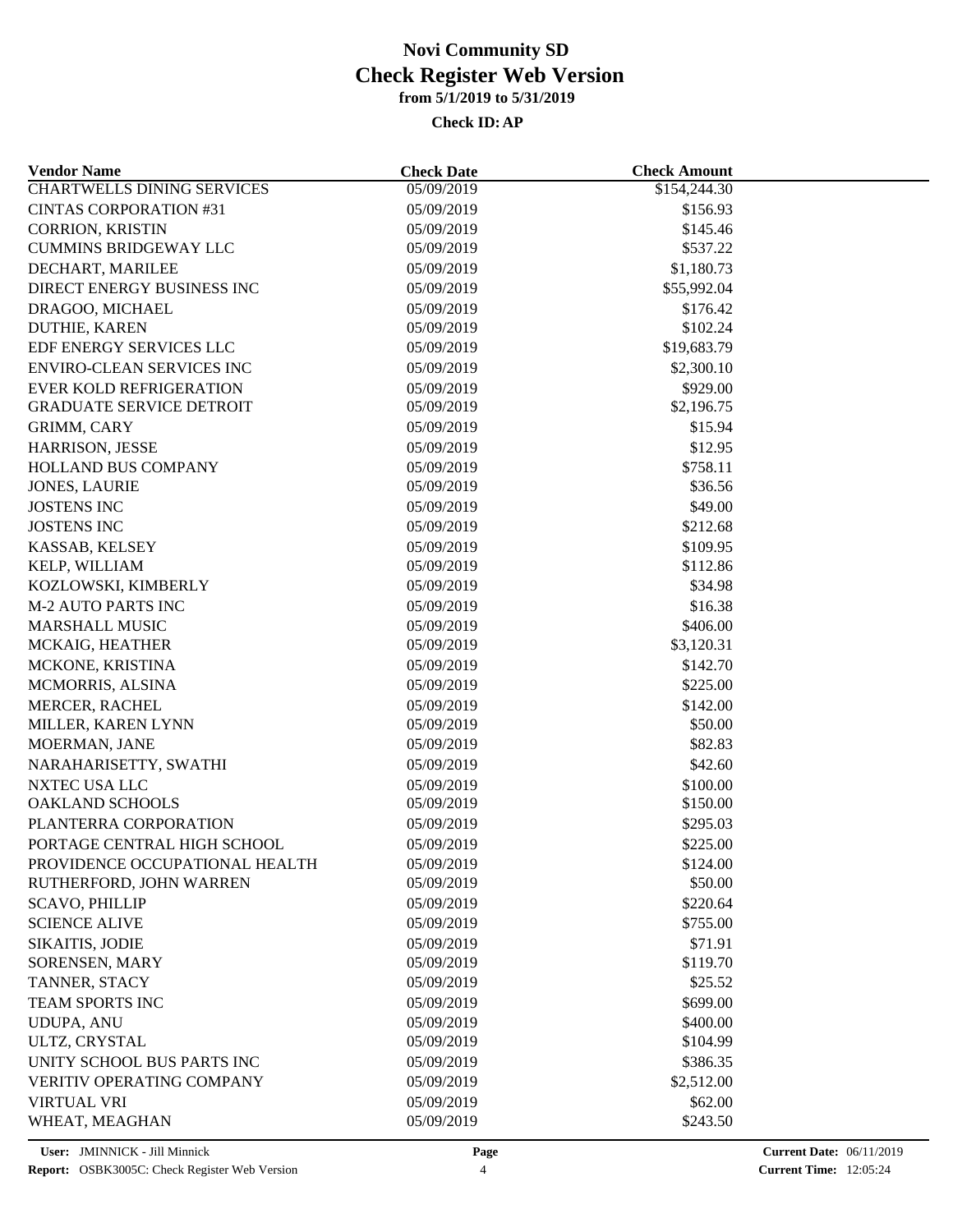| <b>Vendor Name</b>                    | <b>Check Date</b> | <b>Check Amount</b>  |  |
|---------------------------------------|-------------------|----------------------|--|
| <b>XELLO</b>                          | 05/09/2019        | \$799.00             |  |
| ZECMAN, KIMBERLY                      | 05/09/2019        | \$89.37              |  |
| <b>BERNDT &amp; ASSOCIATES PC</b>     | 05/10/2019        | \$348.47             |  |
| <b>CHAPTER 13 TRUSTEE</b>             | 05/10/2019        | \$50.00              |  |
| <b>MEFSA</b>                          | 05/10/2019        | \$127.35             |  |
| <b>MISDU</b>                          | 05/10/2019        | \$1,729.00           |  |
| PENNSYLVANIA HIGHER ED ASSISTA        | 05/10/2019        | \$206.69             |  |
| PIONEER CREDIT RECOVERY INC.          | 05/10/2019        | \$49.57              |  |
| UNITED STATES TREASURY                | 05/10/2019        | \$62.00              |  |
| ABEL, MARCI                           | 05/16/2019        | \$303.82             |  |
| ADAMS OUTDOOR ADVERTISING LLP         | 05/16/2019        | \$15,000.00          |  |
| AEO LEADERSHIP LLC                    | 05/16/2019        | \$2,000.00           |  |
| AETNA BEHAVIORAL HEALTH LLC           | 05/16/2019        | \$1,876.57           |  |
| ALLEGRA MARKETING PRINT MAIL -        | 05/16/2019        | \$1,638.84           |  |
| ALSPAUGH, ANDREA                      | 05/16/2019        | \$80.67              |  |
| ARMSTRONG, JILL                       | 05/16/2019        | \$34.85              |  |
| ARMSTRONG, ROBERT                     | 05/16/2019        | \$210.84             |  |
| AT&T                                  | 05/16/2019        | \$2,786.39           |  |
| <b>BABA LANGUAGE SERVICES</b>         | 05/16/2019        | \$200.00             |  |
| <b>BOCO ENTERPRISES INC</b>           | 05/16/2019        | \$2,671.00           |  |
| <b>BROOKS, DOMONIQUE</b>              | 05/16/2019        | \$264.51             |  |
| <b>BROWN, ALAINA</b>                  | 05/16/2019        | \$75.00              |  |
| <b>BURLINGTON ENGLISH INC</b>         | 05/16/2019        | \$4,224.00           |  |
| CLIFT, BARBARA                        | 05/16/2019        | \$333.29             |  |
| <b>CONSUMERS ENERGY</b>               | 05/16/2019        | \$9,155.39           |  |
| CORATTI, LINDSEY                      | 05/16/2019        | \$125.00             |  |
| CRISIS PREVENTION INSTITUTE IN        | 05/16/2019        | \$150.00             |  |
| DAMMUR, HEMALATHA                     | 05/16/2019        | \$45.00              |  |
| DONOVAN, KATHRYN                      | 05/16/2019        | \$156.60             |  |
| FORSTER, JODI                         | 05/16/2019        | \$1,209.36           |  |
| <b>FUNFGELD, JANE</b>                 | 05/16/2019        | \$350.00             |  |
| <b>GARCIA, TERRY</b>                  | 05/16/2019        | \$39.05              |  |
| <b>GREAT LAKES FURNITURE SUPPLY I</b> | 05/16/2019        | \$22,180.00          |  |
|                                       |                   | \$9.47               |  |
| HAAS, JUSTIN                          | 05/16/2019        |                      |  |
| HARRIS, DEBRA ANN<br>HENDERSON, BETH  | 05/16/2019        | \$500.00<br>\$165.84 |  |
|                                       | 05/16/2019        |                      |  |
| HOFFMAN, RHONDA                       | 05/16/2019        | \$31.82              |  |
| HP INC                                | 05/16/2019        | \$1,616.63           |  |
| HUBENSCHMIDT, KRISTY                  | 05/16/2019        | \$37.78              |  |
| HUNTINGTON NATIONAL BANK              | 05/16/2019        | \$1,000.00           |  |
| KAYOKO OR TATSUKI FUKUI               | 05/16/2019        | \$199.00             |  |
| KUHN, CINDY                           | 05/16/2019        | \$33.98              |  |
| KYLES, AUTUMN                         | 05/16/2019        | \$330.72             |  |
| <b>LAB-AIDS INC</b>                   | 05/16/2019        | \$4,950.20           |  |
| LEWIS, LISA                           | 05/16/2019        | \$27.05              |  |
| LIFE INSURANCE COMPANY OF NORT        | 05/16/2019        | \$21,371.64          |  |
| LU, AIQIN                             | 05/16/2019        | \$302.00             |  |
| MANSFIELD, PAMELA                     | 05/16/2019        | \$70.00              |  |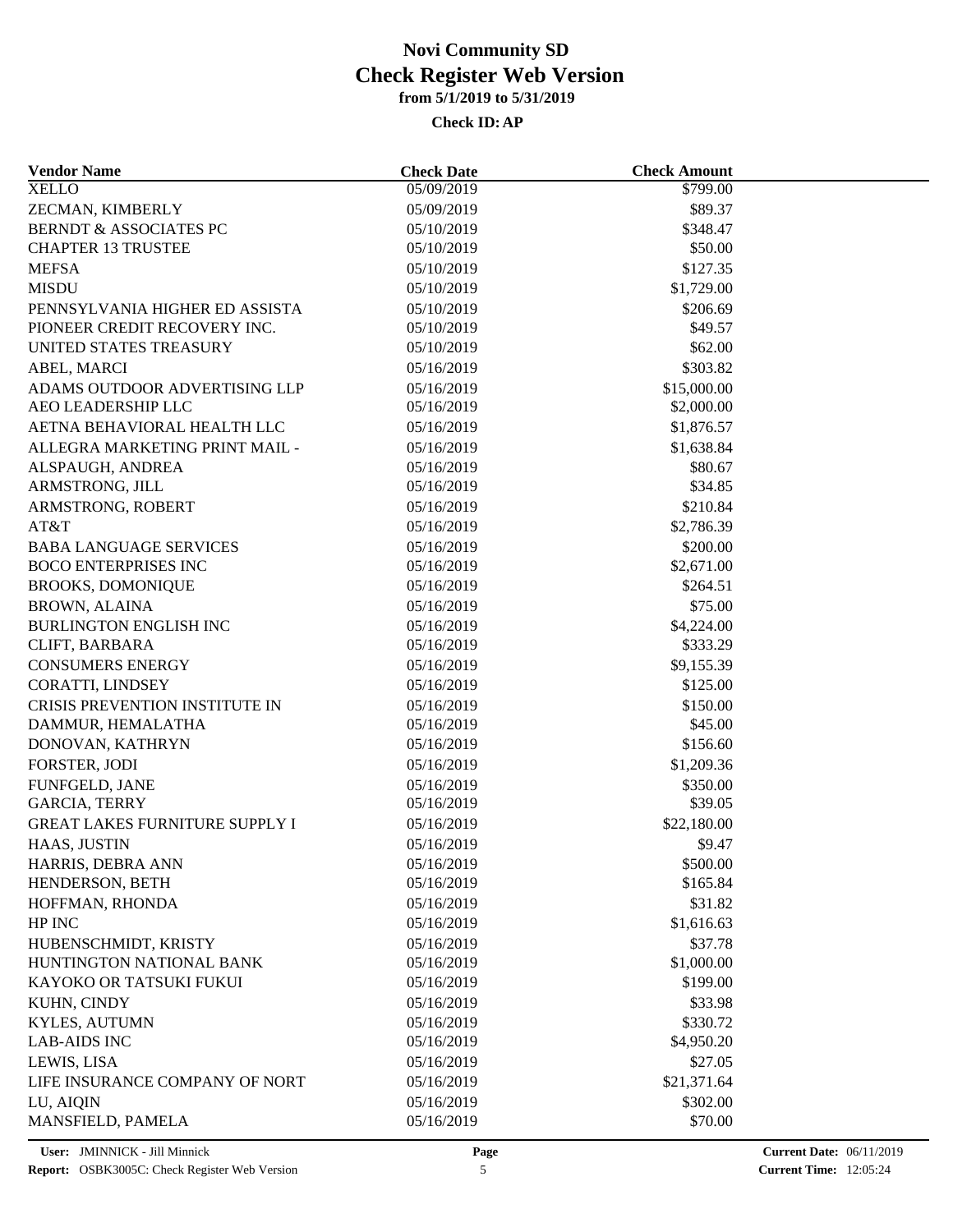| <b>Vendor Name</b>              | <b>Check Date</b> | <b>Check Amount</b>  |  |
|---------------------------------|-------------------|----------------------|--|
| MCDERMOTT, JACOB                | 05/16/2019        | $\overline{$194.28}$ |  |
| MCMORRIS, ALSINA                | 05/16/2019        | \$225.00             |  |
| MENON, MANOJ                    | 05/16/2019        | \$680.25             |  |
| MICHIGAN STATE UNIVERSITY       | 05/16/2019        | \$36.40              |  |
| MID-AMERICAN POMPON INC         | 05/16/2019        | \$8,360.00           |  |
| MILLS, JENNIFER                 | 05/16/2019        | \$272.69             |  |
| <b>MOSS, DARCIE</b>             | 05/16/2019        | \$9.00               |  |
| NAKAMOTO, TSUYOSHI              | 05/16/2019        | \$48.00              |  |
| <b>NOVI PUBLIC LIBRARY</b>      | 05/16/2019        | \$1,292.02           |  |
| NUSSBAUM, TRACIE                | 05/16/2019        | \$62.34              |  |
| OAKLAND COUNTY TREASURER        | 05/16/2019        | \$2,095.01           |  |
| PAPACS, NATALIE                 | 05/16/2019        | \$69.06              |  |
| <b>REACHING HIGHER INC</b>      | 05/16/2019        | \$5,000.00           |  |
| REGOLI, D. MAI THI              | 05/16/2019        | \$1,967.86           |  |
| RODRIGUEZ, KARA                 | 05/16/2019        | \$62.14              |  |
| RUGG, ILONA                     | 05/16/2019        | \$84.52              |  |
| SCHAEFER, STACEY                | 05/16/2019        | \$85.11              |  |
| SCHOOLOGY INC.                  | 05/16/2019        | \$16,320.00          |  |
| SINHA, PANKAJ                   | 05/16/2019        | \$670.06             |  |
| SLADOVICH, MICHELLE             | 05/16/2019        | \$175.00             |  |
| STAPLES BUSINESS ADVANTAGE      | 05/16/2019        | \$21.62              |  |
| STASHONSKY, HANA                | 05/16/2019        | \$99.00              |  |
| STEEH, ROBERT J.                | 05/16/2019        | \$760.96             |  |
| STROUP, LAURA                   | 05/16/2019        | \$28.53              |  |
| SWANSON, JEANNE                 | 05/16/2019        | \$5,820.50           |  |
| TALUKDER, ARNAV                 | 05/16/2019        | \$500.00             |  |
| TANNER, STACY                   | 05/16/2019        | \$29.58              |  |
| TOFILSKI, WILLIAM RAYMOND       | 05/16/2019        | \$2,200.00           |  |
| TW SHIRTS                       | 05/16/2019        | \$175.00             |  |
| US FOODS INC                    | 05/16/2019        | \$232.52             |  |
| VALENTINE, CYNTHIA              | 05/16/2019        | \$211.12             |  |
| WATSON, HOLLY                   | 05/16/2019        | \$145.75             |  |
| WEST, KAITLYN                   | 05/16/2019        | \$37.23              |  |
|                                 |                   | \$18.00              |  |
| WUNDERLICH, MAGGIE              | 05/16/2019        |                      |  |
| ZHANG, SHU<br>A PARTS WAREHOUSE | 05/16/2019        | \$374.55             |  |
|                                 | 05/23/2019        | \$985.20             |  |
| <b>ABC MANAGEMENT</b>           | 05/23/2019        | \$1,560.00           |  |
| ABDALLAH, JESSICA LYNN          | 05/23/2019        | \$67.74              |  |
| ADN ADMINISTRATORS INC          | 05/23/2019        | \$3,826.90           |  |
| AIRGAS USA LLC                  | 05/23/2019        | \$65.33              |  |
| <b>AKCASU, AUDREY</b>           | 05/23/2019        | \$14.77              |  |
| ARNOLD, KELLY                   | 05/23/2019        | \$250.00             |  |
| AT&T                            | 05/23/2019        | \$639.92             |  |
| <b>AUSTRINS, NOAH</b>           | 05/23/2019        | \$80.00              |  |
| <b>BAKER'S OF MILFORD</b>       | 05/23/2019        | \$100.00             |  |
| <b>BARANEK, LORI</b>            | 05/23/2019        | \$17.77              |  |
| BEYER, TODD                     | 05/23/2019        | \$303.00             |  |
| <b>BISHOP, NOLA</b>             | 05/23/2019        | \$249.10             |  |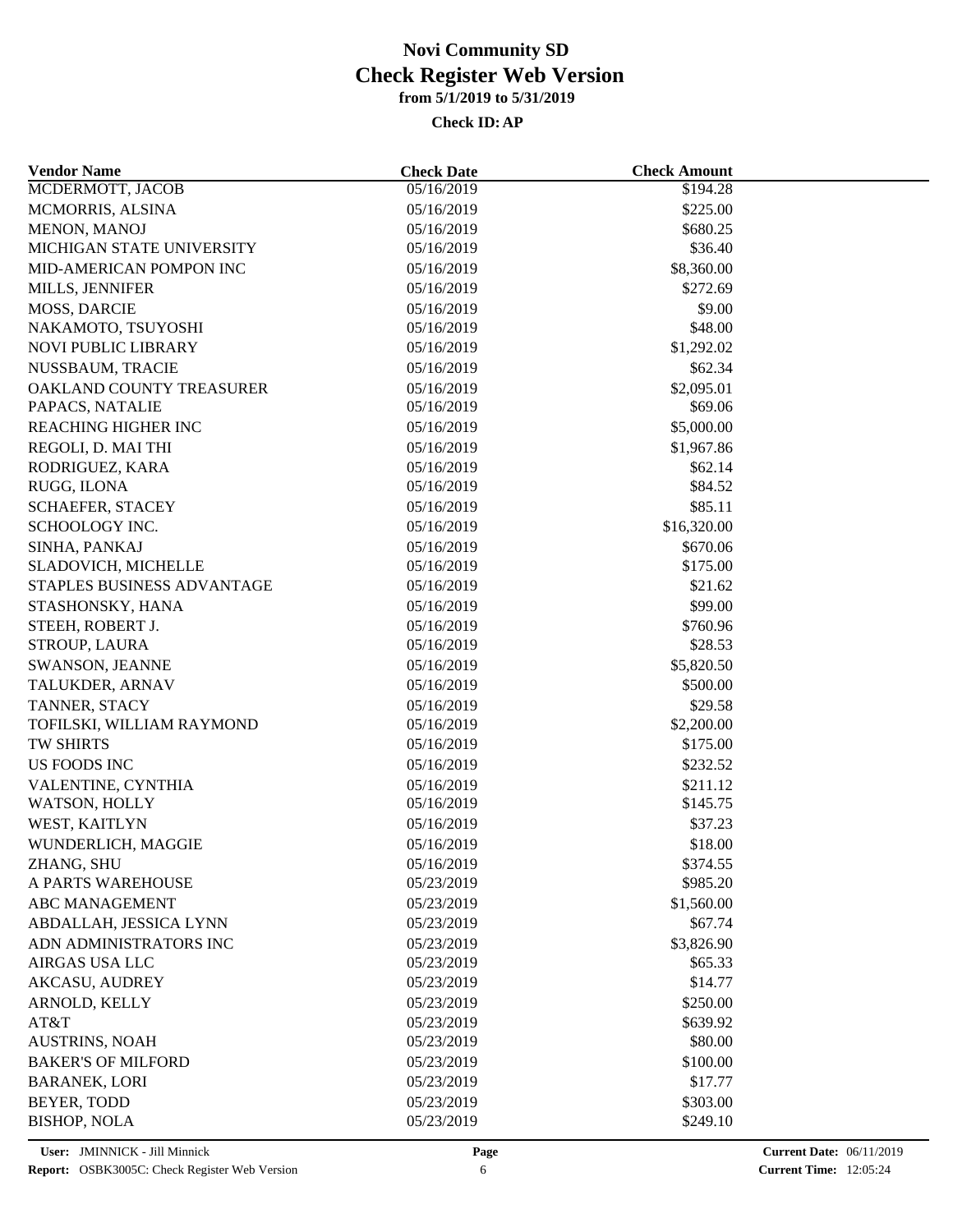| <b>Vendor Name</b>                        | <b>Check Date</b> | <b>Check Amount</b> |  |
|-------------------------------------------|-------------------|---------------------|--|
| <b>BURRY, ASHLEIGH</b>                    | 05/23/2019        | \$57.16             |  |
| <b>BURRY, MATTHEW</b>                     | 05/23/2019        | \$86.96             |  |
| <b>BUTLER, JOYCE A.</b>                   | 05/23/2019        | \$155.00            |  |
| <b>CINTAS CORPORATION #31</b>             | 05/23/2019        | \$350.76            |  |
| CORRIGAN OIL/CORRIGAN TOWING C            | 05/23/2019        | \$433.60            |  |
| <b>CUMMINS BRIDGEWAY LLC</b>              | 05/23/2019        | \$430.50            |  |
| DIGITAL AGE TECHNOLOGIES INC              | 05/23/2019        | \$6,387.00          |  |
| <b>DIGITAL SIGNUP</b>                     | 05/23/2019        | \$2,067.80          |  |
| <b>DILLON, MARY ANN</b>                   | 05/23/2019        | \$261.00            |  |
| ENGEL, JENNA                              | 05/23/2019        | \$350.00            |  |
| <b>ENVIRO-CLEAN SERVICES INC</b>          | 05/23/2019        | \$8,511.79          |  |
| FILLIPPS, SHARON                          | 05/23/2019        | \$250.00            |  |
| <b>FLASH GLASS</b>                        | 05/23/2019        | \$190.00            |  |
| <b>FLEETPRIDE INC</b>                     | 05/23/2019        | \$825.99            |  |
| <b>GARCIA, TERRY</b>                      | 05/23/2019        | \$29.85             |  |
| <b>GAYLORD, KELSEY</b>                    | 05/23/2019        | \$26.12             |  |
| <b>GEORGE, SHIRLEY</b>                    | 05/23/2019        | \$392.02            |  |
| <b>GRANT, JANET OR TODD</b>               | 05/23/2019        | \$240.12            |  |
| <b>GREAT LAKES FURNITURE SUPPLY I</b>     | 05/23/2019        | \$6,249.00          |  |
| HISER, EMILY                              | 05/23/2019        | \$62.40             |  |
| HOLLAND BUS COMPANY                       | 05/23/2019        | \$576.82            |  |
| HTWE, KHIN                                | 05/23/2019        | \$563.00            |  |
| IAN KINDER LLC                            | 05/23/2019        | \$900.00            |  |
| <b>INTEGRITY TESTING &amp; SAFETY ADM</b> | 05/23/2019        | \$380.00            |  |
| INTERIM HOME HEALTHCARE OF OAK            | 05/23/2019        | \$5,733.75          |  |
|                                           |                   |                     |  |
| JACKSON TRUCK SERVICE INC                 | 05/23/2019        | \$280.00            |  |
| KLIEBERT, JAMIE                           | 05/23/2019        | \$425.77            |  |
| KUHN, CINDY                               | 05/23/2019        | \$36.48             |  |
| LENGERICH, AINSLEY                        | 05/23/2019        | \$242.92            |  |
| LEVIN, NEAL                               | 05/23/2019        | \$140.00            |  |
| LONG, CHRISTINE                           | 05/23/2019        | \$91.21             |  |
| <b>M-2 AUTO PARTS INC</b>                 | 05/23/2019        | \$19.19             |  |
| MASON, DONALD J.                          | 05/23/2019        | \$533.72            |  |
| MCCLAFFERTY, KELSEY                       | 05/23/2019        | \$215.92            |  |
| MCDONNELL, SHEILA                         | 05/23/2019        | \$294.00            |  |
| MCMORRIS, ALSINA                          | 05/23/2019        | \$225.00            |  |
| MESSA (MICHIGAN EDUCATION SPEC            | 05/23/2019        | \$588,132.51        |  |
| MIAT COLLEGE OF TECHNOLOGY                | 05/23/2019        | \$1,064.16          |  |
| MID-AMERICAN POMPON INC                   | 05/23/2019        | \$11,404.00         |  |
| MILFORD HIGH SCHOOL                       | 05/23/2019        | \$100.00            |  |
| <b>MORRIS, PAIGE</b>                      | 05/23/2019        | \$22.33             |  |
| NORTH AMERICAN SPIRIT ASSOCIAT            | 05/23/2019        | \$100.00            |  |
| ONEIL, GERALD JOSEPH                      | 05/23/2019        | \$700.00            |  |
| PAYNE, JODY                               | 05/23/2019        | \$450.07            |  |
| PENNYCUFF, LAURA                          | 05/23/2019        | \$32.97             |  |
| PETTY CASH-EVOL GAZZARATO OR L            | 05/23/2019        | \$600.00            |  |
| PINE KNOB GOLF CLUB                       | 05/23/2019        | \$125.00            |  |
| PLYMOUTH PT SPECIALISTS                   | 05/23/2019        | \$3,054.55          |  |
|                                           |                   |                     |  |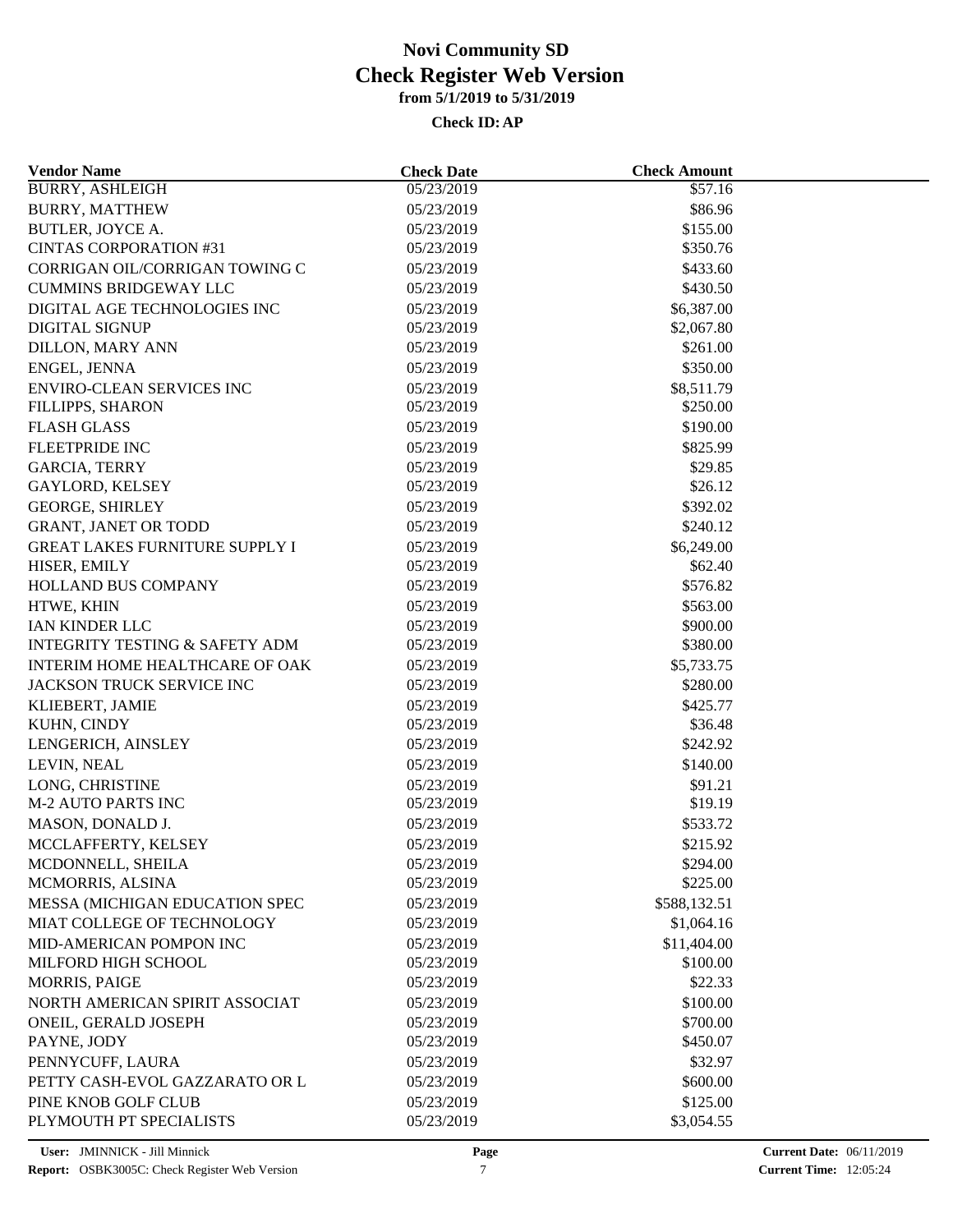| <b>Vendor Name</b>                                             | <b>Check Date</b> | <b>Check Amount</b> |  |
|----------------------------------------------------------------|-------------------|---------------------|--|
| PRESIDIO NETWORKED SOLUTIONS L                                 | 05/23/2019        | \$1,208,238.00      |  |
| PRINTNOLOGY INC                                                | 05/23/2019        | \$50.00             |  |
| SAMULSKI, BRIAN                                                | 05/23/2019        | \$150.00            |  |
| SAVEN, VANESSA                                                 | 05/23/2019        | \$107.50            |  |
| SCHOOLPICTURES.COM                                             | 05/23/2019        | \$9,798.78          |  |
| SMART CARE EQUIPMENT SOLUITION                                 | 05/23/2019        | \$548.47            |  |
| SOHIZAD, GITA                                                  | 05/23/2019        | \$51.50             |  |
| SURE RIDE TRANSPORATION LLC                                    | 05/23/2019        | \$1,500.00          |  |
| TANKS, EVELYN                                                  | 05/23/2019        | \$170.00            |  |
| TARA MICHENER INDUSTRIES LLC                                   | 05/23/2019        | \$120.00            |  |
| TASS, ANNE                                                     | 05/23/2019        | \$32.79             |  |
| TAURO, LESLEY                                                  | 05/23/2019        | \$117.50            |  |
| TREDROC TIRE SERVICES LLC                                      | 05/23/2019        | \$862.08            |  |
| US GAMES (DIVISION OF BSN SPOR                                 | 05/23/2019        | \$51.97             |  |
| VOGELGESANG, LORI                                              | 05/23/2019        | \$140.10            |  |
| VOLLMER, RENEA                                                 | 05/23/2019        | \$252.44            |  |
| WANDEL, COLLEEN                                                | 05/23/2019        | \$41.65             |  |
| WARNER, CHERI                                                  | 05/23/2019        | \$1,604.62          |  |
| YUCHUCK, KERRI                                                 | 05/23/2019        | \$76.40             |  |
| <b>BERNDT &amp; ASSOCIATES PC</b>                              | 05/24/2019        | \$350.19            |  |
| <b>CHAPTER 13 TRUSTEE</b>                                      | 05/24/2019        | \$50.00             |  |
| <b>MISDU</b>                                                   |                   | \$1,729.00          |  |
|                                                                | 05/24/2019        |                     |  |
| PENNSYLVANIA HIGHER ED ASSISTA<br>PIONEER CREDIT RECOVERY INC. | 05/24/2019        | \$286.04            |  |
|                                                                | 05/24/2019        | \$56.18             |  |
| UNITED STATES TREASURY                                         | 05/24/2019        | \$138.61            |  |
| ABEL, MARCI                                                    | 05/30/2019        | \$185.13            |  |
| ACME PROMOTIONAL & APPAREL LLC                                 | 05/30/2019        | \$1,938.00          |  |
| ALLEGRA MARKETING PRINT MAIL -                                 | 05/30/2019        | \$116.18            |  |
| ANGUS, STEVEN OR ALLISON                                       | 05/30/2019        | \$27.45             |  |
| AT&T                                                           | 05/30/2019        | \$895.58            |  |
| AT&T                                                           | 05/30/2019        | \$1,206.11          |  |
| <b>BAKER'S OF MILFORD</b>                                      | 05/30/2019        | \$1,692.74          |  |
| <b>BAOGUAN WEI OR LIE LI</b>                                   | 05/30/2019        | \$56.55             |  |
| <b>BARRICK, SUE</b>                                            | 05/30/2019        | \$264.41            |  |
| <b>BAUMBICK, LISA</b>                                          | 05/30/2019        | \$272.71            |  |
| <b>BELL, JENNY</b>                                             | 05/30/2019        | \$109.00            |  |
| <b>BOCO ENTERPRISES INC</b>                                    | 05/30/2019        | \$2,000.00          |  |
| <b>BURGAJ, BENNY OR PAULINA</b>                                | 05/30/2019        | \$80.75             |  |
| <b>CAMILLERI, JENNIFER</b>                                     | 05/30/2019        | \$117.51            |  |
| CHOWDHURY, BIPLOB OR KRISHNA                                   | 05/30/2019        | \$48.75             |  |
| CIANFERRA, LINDA                                               | 05/30/2019        | \$72.15             |  |
| COHOL, JENNIFER                                                | 05/30/2019        | \$145.30            |  |
| CONSTANTINE, KATHERINE                                         | 05/30/2019        | \$770.03            |  |
| <b>CUSTOM SPORTSWEAR INC</b>                                   | 05/30/2019        | \$819.90            |  |
| DO, TUNG OR MARIA                                              | 05/30/2019        | \$122.92            |  |
| DOAK, JEFF                                                     | 05/30/2019        | \$47.00             |  |
| EDMUNDS, MELISSA                                               | 05/30/2019        | \$125.20            |  |
| ENGLER, BRANDON OR ANDREA                                      | 05/30/2019        | \$36.15             |  |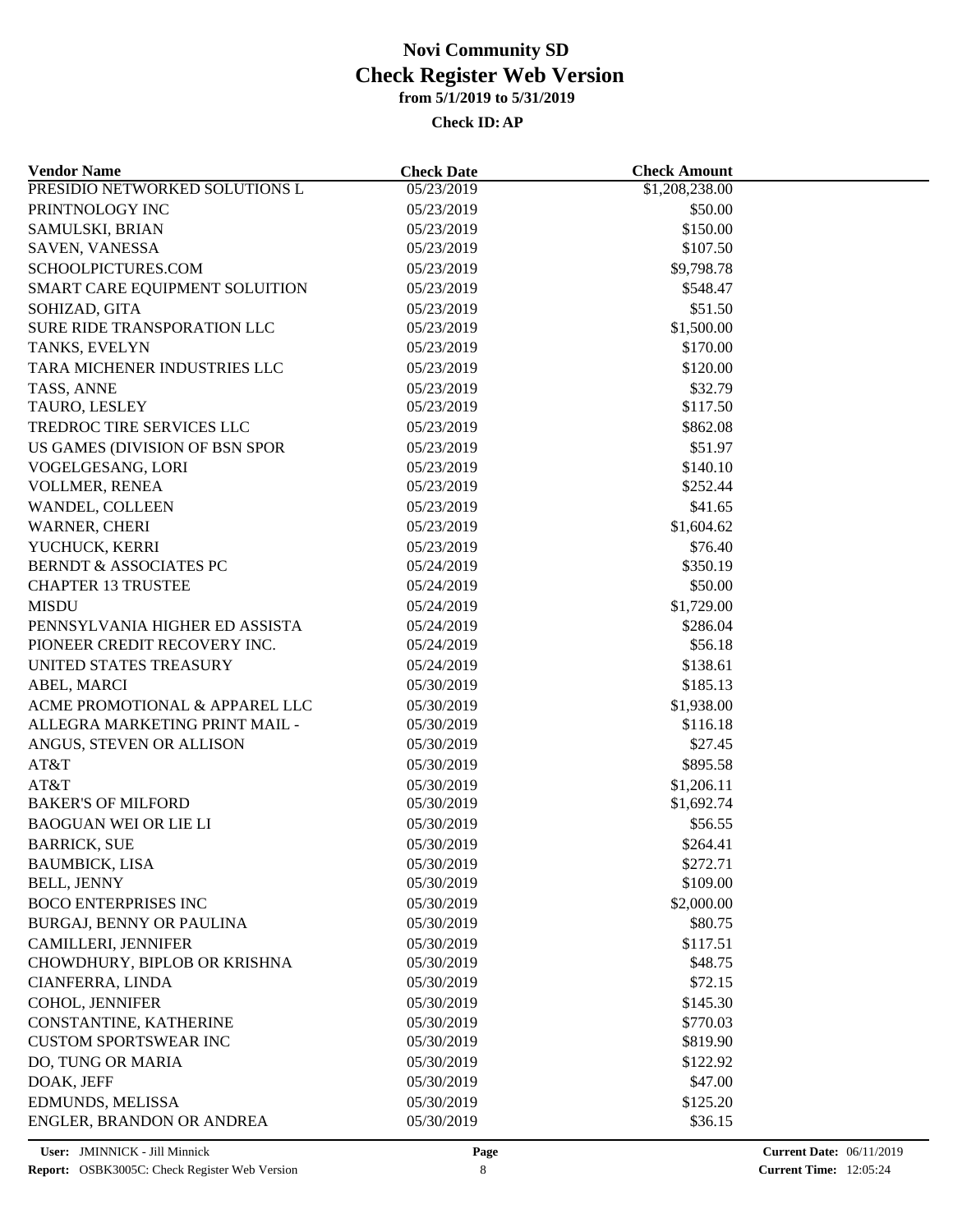| <b>Vendor Name</b>                 | <b>Check Date</b>        | <b>Check Amount</b>   |  |
|------------------------------------|--------------------------|-----------------------|--|
| <b>EVER KOLD REFRIGERATION</b>     | 05/30/2019               | \$598.00              |  |
| EXECUTIVE ENERGY SERVICES LLC      | 05/30/2019               | \$400.00              |  |
| FICANO, SABRINA                    | 05/30/2019               | \$28.00               |  |
| <b>GRAND RAPIDS PUBLIC SCHOOLS</b> | 05/30/2019               | \$7,522.00            |  |
| <b>GRIESINGER, SHERRY</b>          | 05/30/2019               | \$176.30              |  |
| HAEBLER, CINDY                     | 05/30/2019               | \$1,735.53            |  |
| HANNA, MATTHEW                     | 05/30/2019               | \$62.31               |  |
| HARBAR, ERIN                       | 05/30/2019               | \$77.04               |  |
| HATTORI, MAKOTO                    | 05/30/2019               | \$32.25               |  |
| HEE, LEE WON                       | 05/30/2019               | \$561.50              |  |
| HOPPENSTEDT, DARBY                 | 05/30/2019               | \$59.83               |  |
| HUBENSCHMIDT, KRISTY               | 05/30/2019               | \$148.94              |  |
| HWANG, EUN                         | 05/30/2019               | \$200.00              |  |
| JINHUA GUO OR HONGLEI ZHAO         | 05/30/2019               | \$111.10              |  |
| JOHN'S SANITATION INC              | 05/30/2019               | \$469.00              |  |
| KANDAH, MELISSA                    | 05/30/2019               | \$1,100.92            |  |
| KATHERINE'S CATERING & SPECIAL     | 05/30/2019               | \$500.00              |  |
| KELLEY, TIM OR CHERYL              | 05/30/2019               | \$73.05               |  |
| KERBRAT, JENNIFER                  | 05/30/2019               | \$87.96               |  |
| KILIKEVICIUS, JEFFREY OR DIANE     | 05/30/2019               | \$44.00               |  |
| KOHUT, JAMES OR ANNE               | 05/30/2019               | \$34.34               |  |
| KUHN, CINDY                        | 05/30/2019               | \$205.95              |  |
| LI, LANPING                        | 05/30/2019               | \$68.75               |  |
| LIU, XIAOLI                        | 05/30/2019               | \$28.75               |  |
| <b>MATHESON TRI-GAS INC</b>        | 05/30/2019               | \$955.48              |  |
| MCCLAFFERTY, KELSEY                | 05/30/2019               | \$163.89              |  |
| MCMORRIS, ALSINA                   | 05/30/2019               | \$202.50              |  |
| MICHIGAN HEALTH COUNCIL            | 05/30/2019               | \$5,670.00            |  |
| MICHIGAN SCHOOL VOCAL MUSIC AS     | 05/30/2019               | \$405.00              |  |
| MICHIGAN STATE UNIVERSITY          | 05/30/2019               | \$170.00              |  |
| MOORE, KEITH OR JANELLE            | 05/30/2019               | \$28.10               |  |
| MULLINS, JOHN                      | 05/30/2019               | \$200.00              |  |
| NAIR, SURESH                       | 05/30/2019               | \$48.90               |  |
| NAKFOOR, LAINE                     | 05/30/2019               | \$51.38               |  |
| NATALIA CRISTOBAL OR OSCAR SAN     | 05/30/2019               | \$105.75              |  |
| NATIONAL ASSOC SECONDARY SCHOO     | 05/30/2019               | \$385.00              |  |
| NELSON, GREGORY OR STEPHANIE       | 05/30/2019               | \$78.75               |  |
| NORDBERG, LAURA                    | 05/30/2019               | \$85.30               |  |
| NOVI HIGH SCHOOL BAND BOOSTERS     |                          |                       |  |
| O'CONNELL, TIMOTHY OR VICKIE       | 05/30/2019<br>05/30/2019 | \$1,312.50<br>\$99.49 |  |
| OAKLAND UNIVERSITY                 | 05/30/2019               | \$675.00              |  |
|                                    |                          |                       |  |
| OHANA, CHRISTOPHER                 | 05/30/2019               | \$200.00              |  |
| ORR, HEYDIE                        | 05/30/2019               | \$189.29              |  |
| <b>OSSAIMEE, FARAH</b>             | 05/30/2019               | \$77.91               |  |
| PATEL, VIMESH OR SIMA              | 05/30/2019               | \$42.65               |  |
| <b>PEARSON</b>                     | 05/30/2019               | \$243.00              |  |
| PEDIATRIC HEALTH CONSULTANTS I     | 05/30/2019               | \$32,741.20           |  |
| PHEIFFER, MICHELE                  | 05/30/2019               | \$283.48              |  |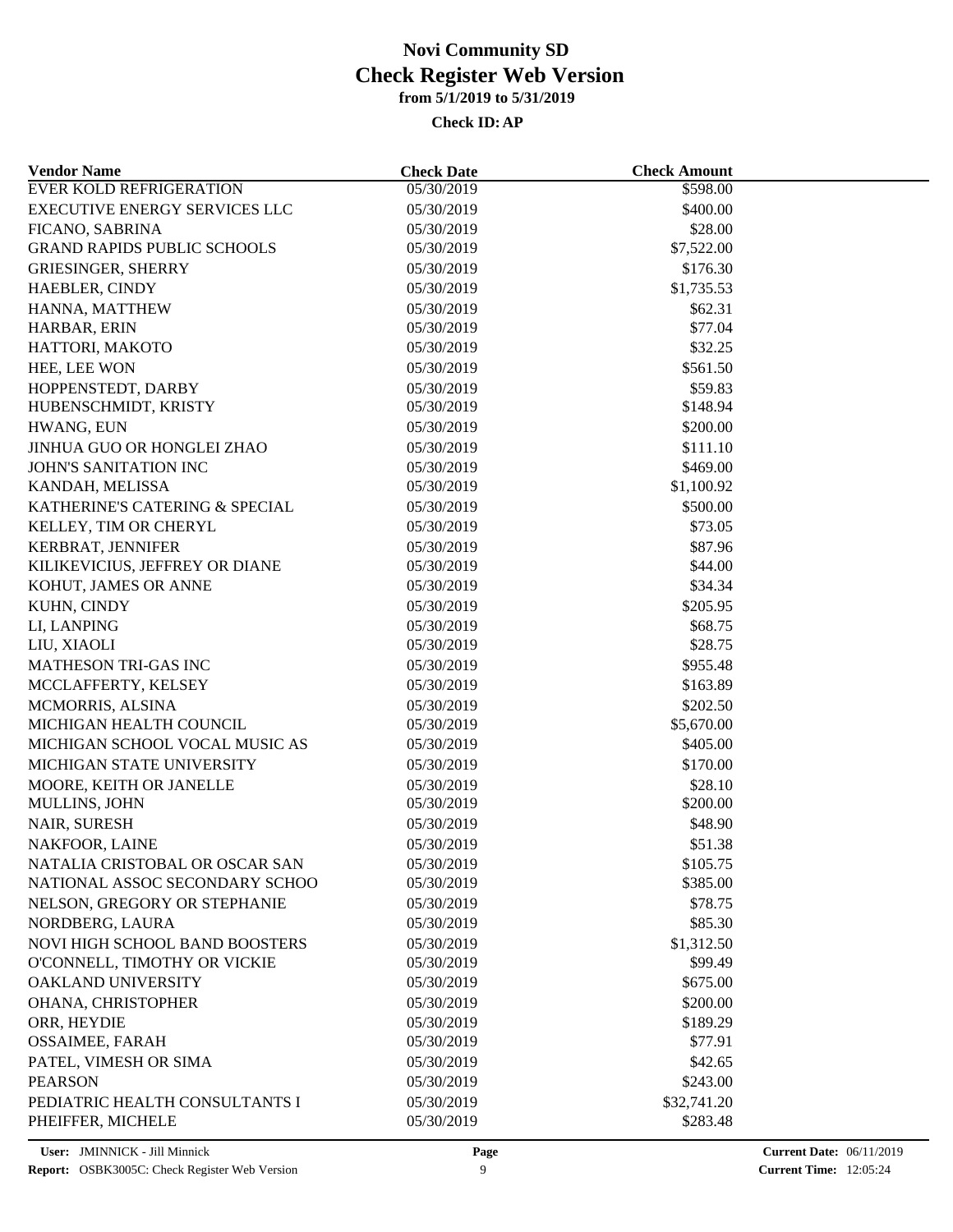| <b>Vendor Name</b>             | <b>Check Date</b> | <b>Check Amount</b>   |                |
|--------------------------------|-------------------|-----------------------|----------------|
| PRECISION PARTIES LLC          | 05/30/2019        | \$345.00              |                |
| QUITIQUIT, PAM                 | 05/30/2019        | \$68.64               |                |
| ROSE, STACEY OR KATHY          | 05/30/2019        | \$58.45               |                |
| ROSEN, NORIKO                  | 05/30/2019        | \$92.81               |                |
| RUDY, LISA                     | 05/30/2019        | \$35.00               |                |
| RYAN, NICHOLAS                 | 05/30/2019        | \$169.00              |                |
| RZEPKA, JIM                    | 05/30/2019        | \$264.00              |                |
| <b>SCAVO, LAWRENCE</b>         | 05/30/2019        | \$551.66              |                |
| SCHAEFER, STACEY               | 05/30/2019        | \$45.34               |                |
| <b>SEAL, LISA</b>              | 05/30/2019        | \$561.50              |                |
| <b>SIKAITIS, JODIE</b>         | 05/30/2019        | \$126.40              |                |
| SIMPLY PHOTO BOOTHS LLC        | 05/30/2019        | \$350.00              |                |
| SPRAGUE, SHEILA                | 05/30/2019        | \$2,558.52            |                |
| ST. PATRICK CATHOLIC PARISH    | 05/30/2019        | \$13,848.00           |                |
| <b>STATE OF MICHIGAN</b>       | 05/30/2019        | \$125.00              |                |
| SZKRYBALO, ELIZABETH           | 05/30/2019        | \$39.96               |                |
| <b>TW SHIRTS</b>               | 05/30/2019        | \$678.00              |                |
| VERMA, RAJESH OR SARITA        | 05/30/2019        | \$29.30               |                |
| <b>WAGEWORKS INC</b>           | 05/30/2019        | \$788.64              |                |
| WALNUT CREEK COUNTRY CLUB      | 05/30/2019        | \$1,052.00            |                |
| WANG, LIYAN                    | 05/30/2019        | \$590.00              |                |
| WENDT, KATHRYN OR GREGORY      | 05/30/2019        | \$27.75               |                |
| WHITE, CHRISTOPHER             | 05/30/2019        | \$26.57               |                |
| WINSTON, TALISHA               | 05/30/2019        | \$100.00              |                |
|                                |                   | <b>Issued:</b>        | \$117,825.66   |
|                                |                   | <b>Reversed:</b>      | \$2,490.33     |
|                                |                   | Cancelled:            | \$2,797,952.04 |
| <b>AP Checks Processed:</b>    | 456               | <b>AP Bank Total:</b> | \$2,918,268.03 |
| <b>Total Checks Processed:</b> | 456               | <b>Grand Total:</b>   | \$2,918,268.03 |